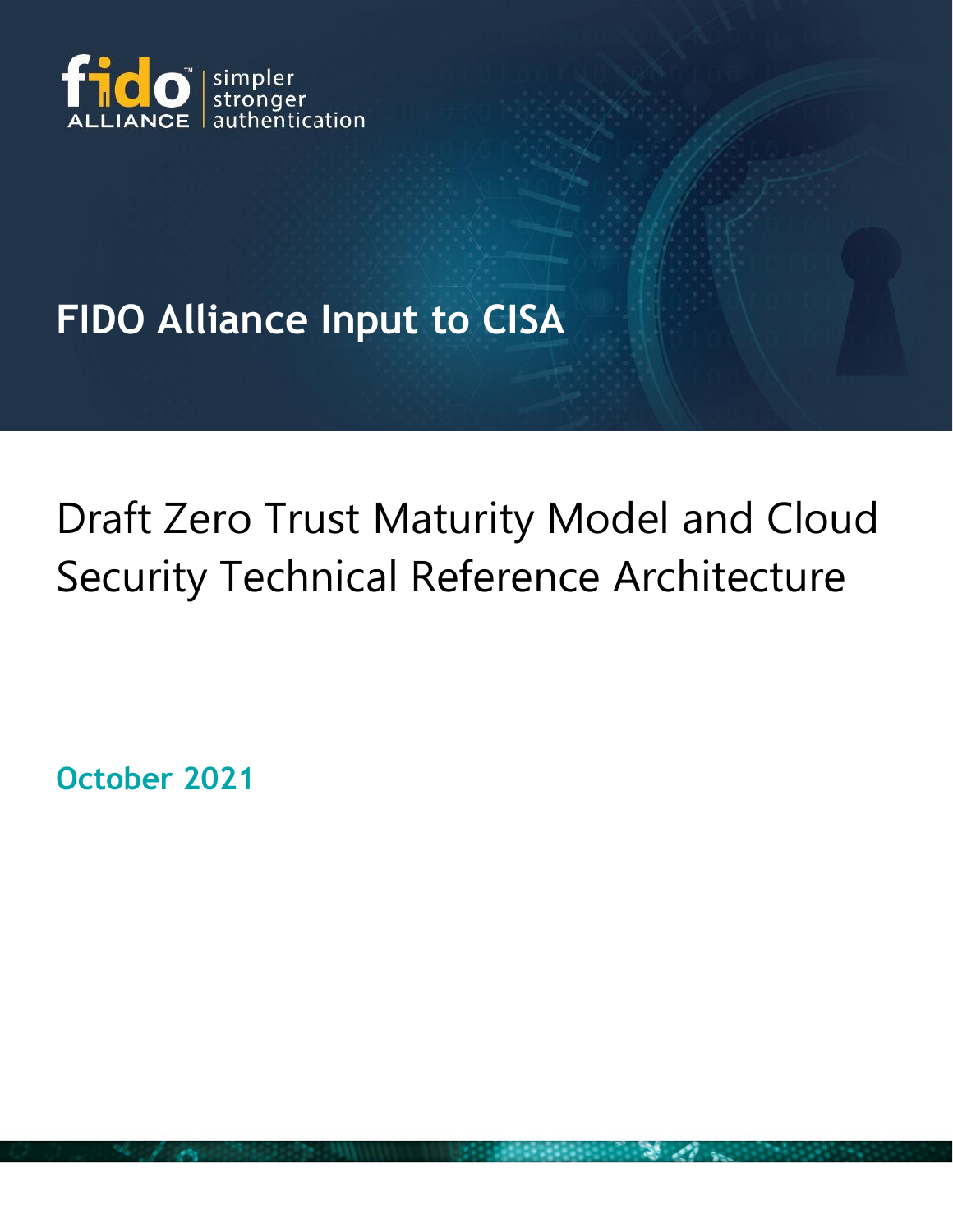

The Fast Identity Online (FIDO) Alliance welcomes the opportunity to comment on the Draft Zero Trust Maturity Model and Cloud Security Technical Reference Architecture published by the Cybersecurity and Infrastructure Security Agency (CISA).

The FIDO Alliance is a multi-stakeholder, public-private, industry standards development organization comprised of more than 250 companies and government agencies from around the world dedicated to the creation of standards and certification programs for Multi-Factor Authentication (MFA) and passwordless authentication, as well as remote identity verification.

Our 40+ board members, whose logos are included below, demonstrate the strength of the FIDO Alliance's leadership, as well as the diversity of its membership. Our members include leading firms in banking, payments, and fintech, as well as those in security, health care, and information technology.



The launch of the FIDO Alliance in 2012 – and the subsequent creation and mass adoption of FIDO authentication standards over the eight years that have followed – has helped to transform the authentication market, addressing concerns about the problems with passwords, as well as the increasing phishability of legacy, first-generation MFA tools like One Time Passwords (OTPs) while also enabling significant improvements in the usability of MFA.

Today, the FIDO2 suite of standards – Web Authentication (WebAuthn) and Client to Authenticator Protocol (CTAP) – have emerged as the de-facto best choice for implementers seeking to deploy phishing-resistant authentication that is both more secure and also easier to use than legacy MFA tools.

As the draft OMB Federal Zero Trust strategy notes, WebAuthn *"is supported today by nearly every major consumer device and an increasing number of popular cloud services."* Apple, Google, and Microsoft have all embedded support for FIDO2 at the device, operating system, and browser level, enabling new models for deployment phishing-resistant MFA to be "built in" rather than "bolted on." The increasing ubiquity of FIDO support in commercially available smartphones and other computing devices has created new options for consumer authentication that improve security, privacy, and usability.

The OMB draft articulates a requirement for agencies to use only phishing-resistant MFA for agency, staff, and contractors, and mandates that agencies offer it as an option for all public-facing users. OMB provides a clear rationale for the use of phishing-resistant MFA, noting, *"many approaches to multi-factor authentication will not protect against sophisticated phishing attacks, which can convincingly spoof official applications and involve dynamic interaction with users. Users can be fooled into providing a one-time code or responding to a security prompt that grants the attacker account access. These attacks can be fully automated and operate cheaply at significant scale."*

*CARD CROSS CONTRACTORY AND STATE AND STATE AND STATE AND STATE AND STATE AND STATE AND STATE AND STATE AND STATE*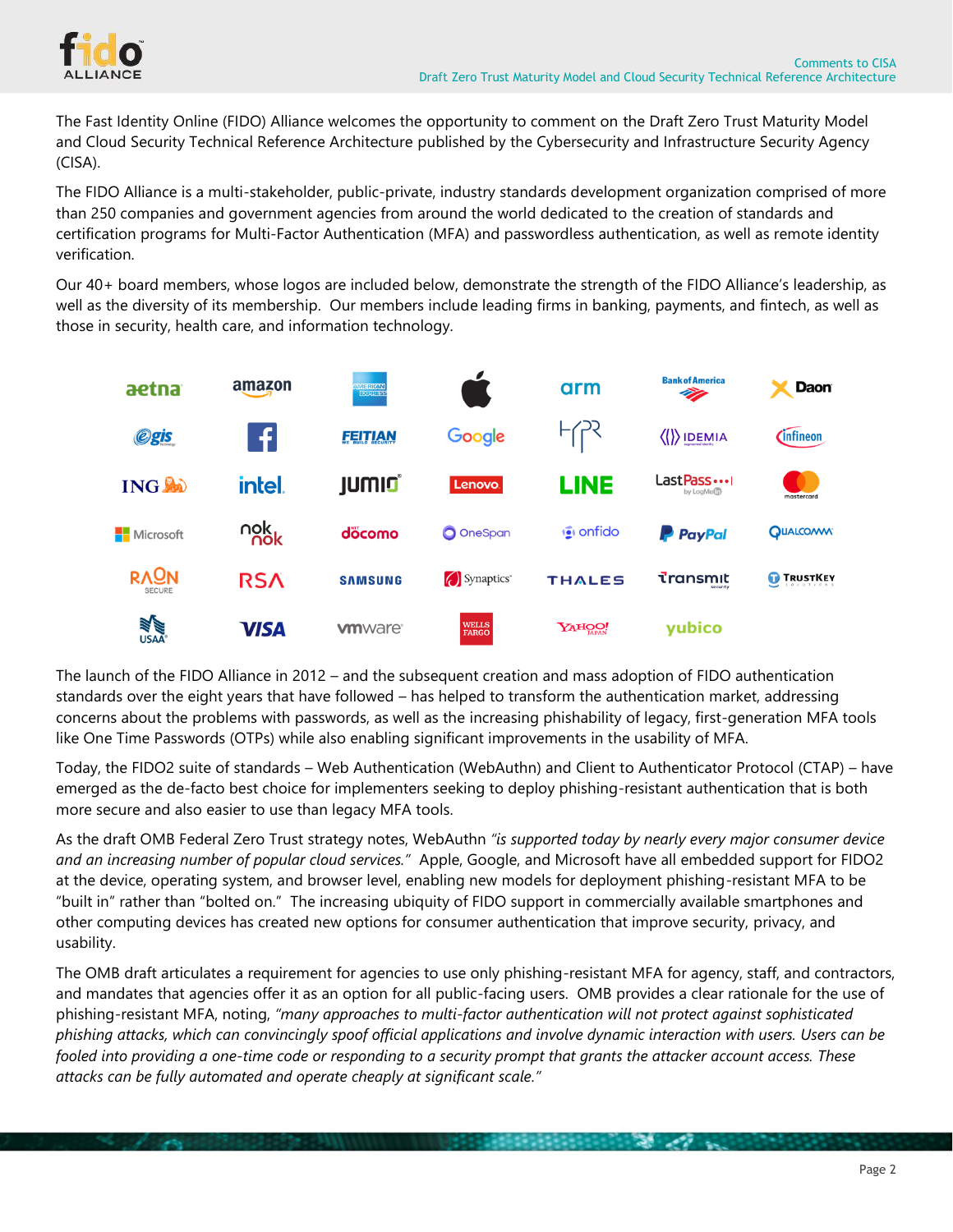

Against this backdrop, our primary comment to CISA on the Draft Zero Trust Maturity Model and Cloud Security Technical Reference Architecture is that while they both discuss the importance of MFA, they say nothing about what kind of MFA should be used, nor do they mention the importance of phishing resistance.

This raises two concerns:

- First, the OMB and CISA documents are inconsistent on the topic of MFA. This inconsistency may cause confusion among implementers who may look to one document but not the other. It will be important for all three documents in this "suite" of Zero Trust guidance to all use consistent language.
- Second, by not calling out the importance of phishing resistant MFA, an implementer relying on the CISA draft may move forward with MFA that is vulnerable to phishing. As the OMB draft notes, all MFA tools do not offer the same levels of security. Over the last six years, attackers have become increasingly proficient in phishing SMS and OTP codes, as well as tricking users into approving login requests sent by push notification. These are attacks that CISA should advise implementers to guard against.

We recommend that the two CISA drafts should be updated to align with the OMB guidance, pointing implementers toward use of MFA that is phishing resistant. Aligning with the OMB guidance that differentiates between different approaches to MFA and requiring phishing-resistant MFA will ensure that government Zero Trust systems cannot be compromised with phishing attacks.

FIDO Alliance also notes that CISA has listed as a "tentative" offering that it will provide *"best practices for agencies looking to use multi-factor authentication to increase the security of identities."* We believe a best practices document on this front would be helpful for implementers, looking perhaps to build on the OMB Zero Trust Maturity Model and pending updates to NIST SP 800-63 and FIPS 201 that will also both – per NIST – focus more keenly on phishing resistance in MFA.

As part of such a document, CISA should consider pointing to use of FIDO-certified authenticators as one way implementers can select phishing-resistance authenticators. This approach has been embraced by other governments such as Australia and the United Kingdom (U.K.), both of whom have not only referenced FIDO standards in their guidance but FIDO certification as well. In 2020, both the Australian and U.K. governments specifically called out FIDO standards and certification programs by name in their MFA guidance.

- The Australian Cyber Security Centre (ACSC) via its "Essential Eight" guidance on "Implementing Multi-Factor Authentication" – specifically recommends that implementers only use security keys have been certified by the FIDO Alliance.<sup>1</sup>
- The U.K. as part of its "Using authenticators to protect an online service" guidance (Good Practice Guide 44) published jointly by the Government Digital Service and Cabinet Office– notes that an authenticator token "is high quality if it has been independently tested to prove it meets industry standards, such as the Common Criteria guidelines, FIDO or NIST FIPS 140-2."<sup>2</sup>

FIDO Alliance's certification program has gained this recognition thanks to the robustness and rigor of its program. More than 850 products have been FIDO® Certified – demonstrating a mature, competitive, interoperable B2B ecosystem of authentication and identity solutions.<sup>3</sup> Indeed some governments have also pursued their own FIDO certifications – for example, Germany's Federal Office for Information Security (BSI).<sup>4</sup>

 $\sim$ 

<sup>1</sup> See page 5 of [https://www.cyber.gov.au/sites/default/files/2020-06/PROTECT%20-%20Implementing%20Multi-](https://www.cyber.gov.au/sites/default/files/2020-06/PROTECT%20-%20Implementing%20Multi-Factor%20Authentication%20%28June%202020%29.pdf)

[Factor%20Authentication%20%28June%202020%29.pdf.](https://www.cyber.gov.au/sites/default/files/2020-06/PROTECT%20-%20Implementing%20Multi-Factor%20Authentication%20%28June%202020%29.pdf) Note that this guidance currently references FIDO U2F certification, calling for implementers to *"use U2F* security keys that have been certified to the latest U2F specification version." It is expected that the next revision will shift the focus to FIDO2.

<sup>2</sup> <https://www.gov.uk/government/publications/authentication-credentials-for-online-government-services/giving-users-access-to-online-services>

<sup>3</sup> See <https://fidoalliance.org/certification/> for more details on FIDO's certification programs

<sup>4</sup> See <https://fidoalliance.org/authenticator-certification-hits-a-new-milestone-with-first-l3/>